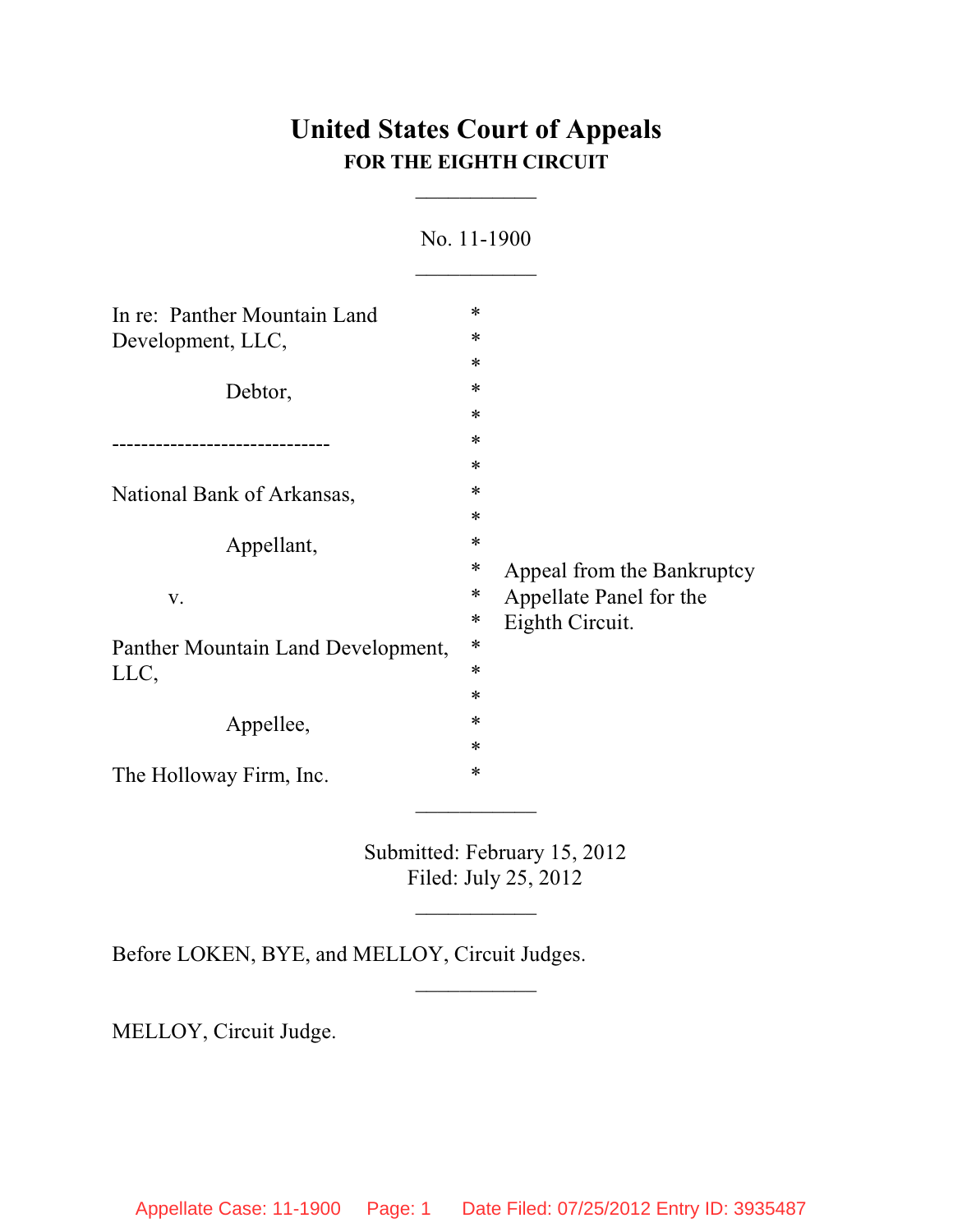Voluntary Chapter 11 Debtor Panther Mountain Land Development, LLC (the Debtor), holds certain parcels of undeveloped land that are included within propertyowners' improvement districts (the Improvement Districts) formed in accordance with Arkansas law. The Debtor formed the Improvement Districts more than one year before filing for bankruptcy. They are separate, pseudo-governmental entities with certain powers including the abilities to sue or be sued, incur expenses for development purposes, and impose priority liens on properties included within the districts.

More than one year after the Debtor entered into bankruptcy, secured creditor National Bank of Arkansas (the Bank) filed a motion with the bankruptcy court seeking a ruling that a proposed state court action against the Improvement Districts would not violate the automatic stay. The Bank alleged the districts were formed without constitutionally required notice that the Bank's collateral(the land referenced above) would be included within the districts. The Bank's motion was its fourth motion for relief from the stay, although it was the first motion concerning the Improvement Districts. The Bank filed the motion while a potential sale of a portion of the collateral was pending.

The bankruptcy court determined that the automatic stay applied to the Bank's proposed action and thatrelief fromthe stay was unwarranted. The bankruptcy court, acting *sua sponte*, also determined that the Bank's motion was barred by laches and that the Bank's attorneys had not filed the motion in good faith. The Bank appealed to the Eighth Circuit's Bankruptcy Appellate Panel (the BAP), which affirmed as to the applicability of the automatic stay. The BAP did not address the issues of laches or bad faith.

The Bank appeals to our court, and we reverse. The automatic stay does not apply to the Bank's proposed action against the Improvement Districts, which are neither property of the Debtor nor debtors themselves. The Bank's action against the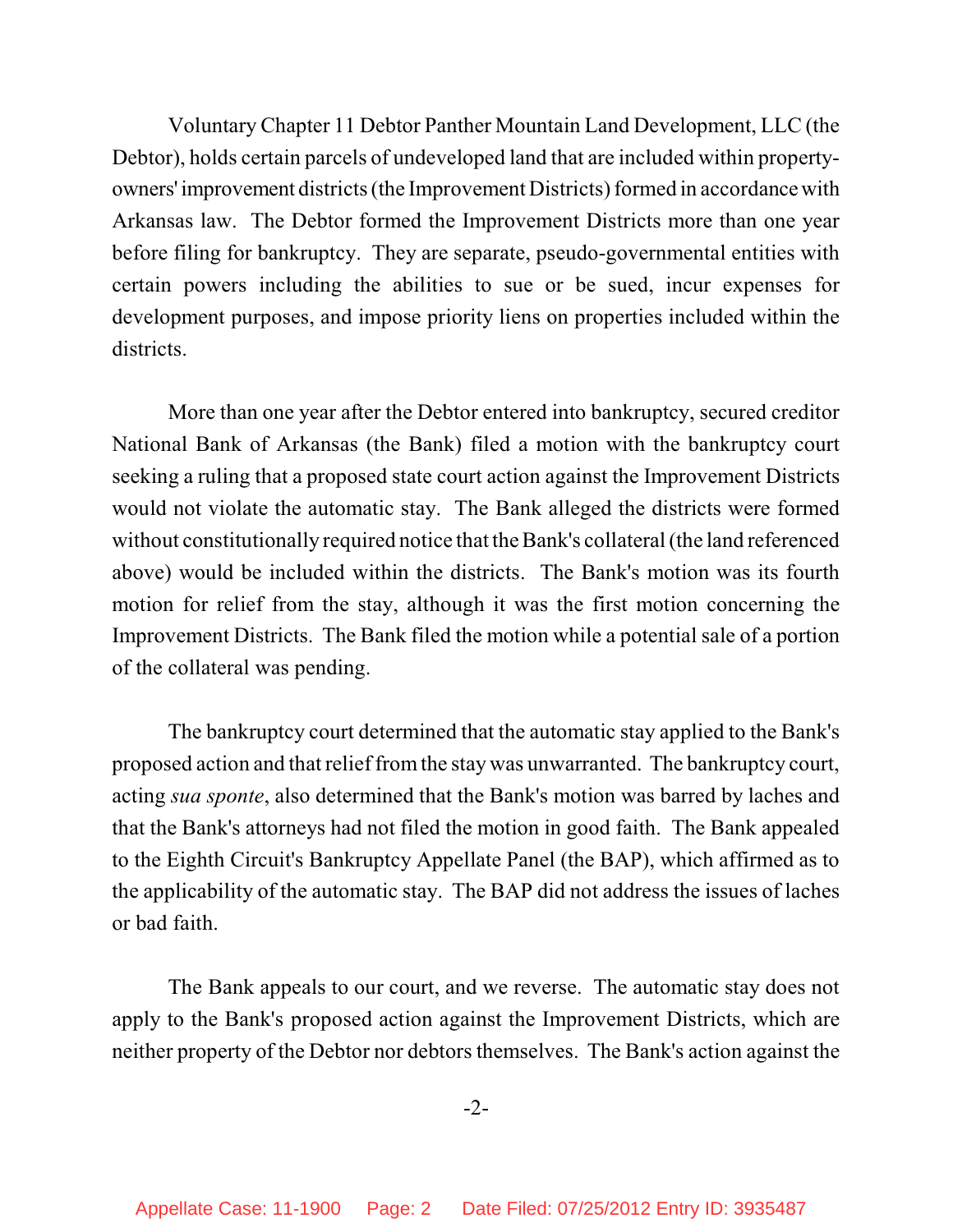Improvement Districts will have the potential consequence only of impacting the value of the estate in some undetermined and indirect manner; it is not an action to gain possession of, or exercise control over, estate property. The action will neither divest the Debtor of its property nor is there any evidence suggesting the action is likely to so substantially diminish the property's value as to effectively divest the Debtor of its property. Further, the equitable doctrine of laches does not apply in this situation because there has been no showing of detrimental reliance by the Debtor upon the Bank's failure to raise this particular challenge in a more timely fashion.

#### I.

The Bank holds mortgages on a 125-acre undeveloped parcel of land referred to as Sunset Lake Estates (the Sunset Lake Parcel) and on 17 lots in a development the parties refer to as the Panther Mountain subdivision (the Lots). The Debtor owns this land, and the mortgages secure two notes totaling approximately \$1.9 million. As of October 2010, the Debtor owed the Bank approximately \$2.1 million.

Throughout the spring of 2008, the Debtor formed the Improvement Districts in accordance with Arkansas law. Arkansas statutes provide for at least two different types ofimprovement districts: property-owners'improvement districts and municipal improvement districts. See Ark. Code Ann. §§ 14-93-101 to 133 & 14-94-101 to 128. The Improvement Districts at issue in the present case are the former, although property-owners' and municipal improvement districts share several characteristics. We discuss the detailed powers and characteristics of property-owners' improvement districts in our analysis below. In general, they are separate, quasi-governmental corporate entities that affect the land included within the districts. Id. § 14-93-112. They are formed by county courts in Arkansas and require unanimous petition of the recorded title holders of all land to be included within such districts. Id. § 14-93-105 to 106.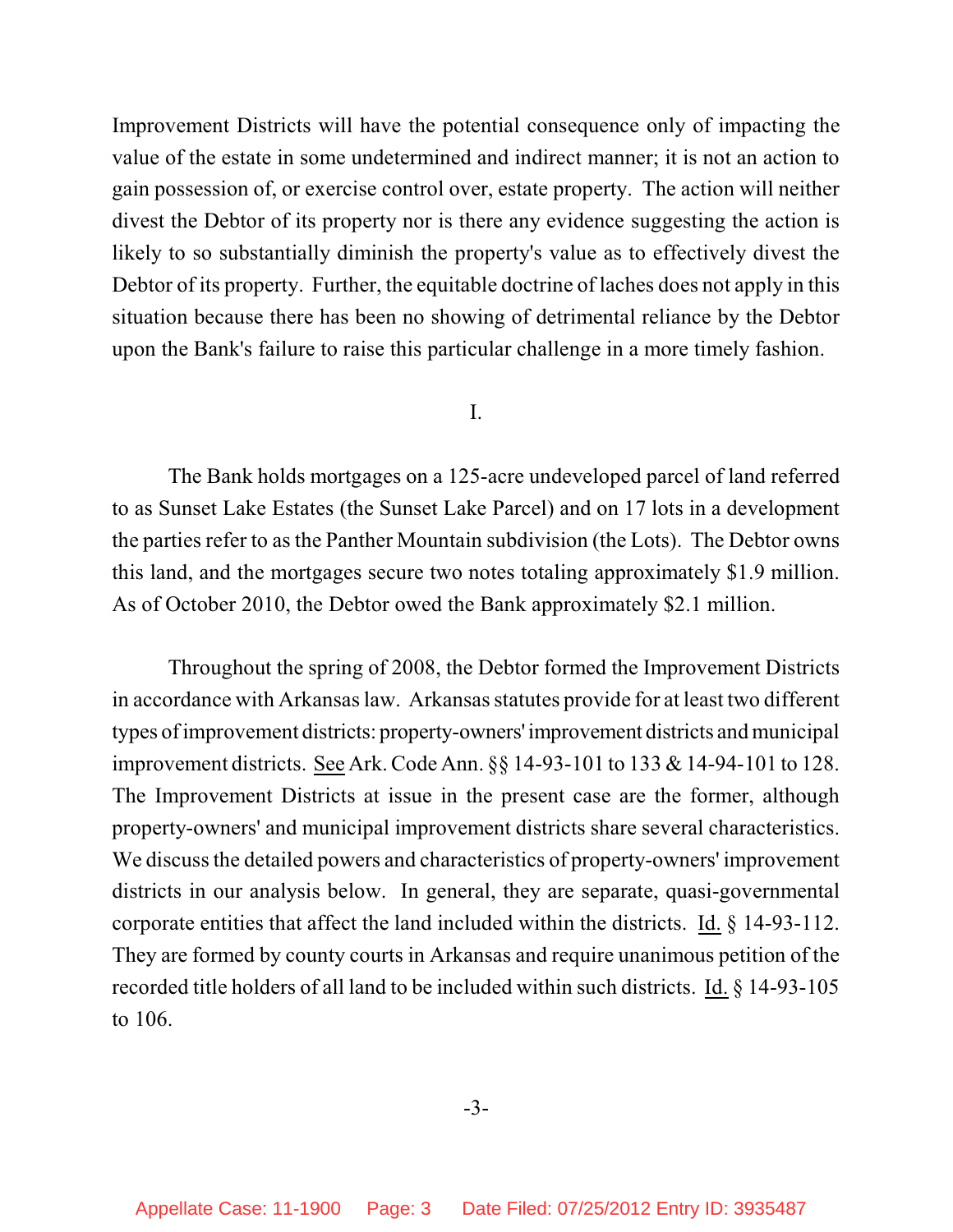Property owners' improvement districts are controlled by a board of three commissioners who are named by the county court. Id. § 14-93-107 to 109. The commissioners of the Improvement Districts in the present case are Barry and Dana Kellerman and their daughter. Barry Kellerman and Dana Kellerman own and control the Debtor; the Debtor in the present case is not a commissioner.

In November 2008, the Bank initiated a foreclosure action, and in September 2009, the Debtor filed for bankruptcy. The next day, the Bank filed a first motion for relief from the automatic stay seeking to continue its state-court foreclosure action. The bankruptcy court held hearings regarding the value of the Bank's collateral, rejected testimony from the Bank's appraiser, and determined that the Bank enjoyed a sufficient equity cushion to justify denying the Bank's first motion for relief.

In April 2010, the Bank filed a second motion for relief fromthe automatic stay and a motion to set the property value for valuation of secured claims. The bankruptcy court held hearings on the second motion on three days during August 2010. On the last day of hearings, the Bank filed a third motion for relief from the automatic stay, asserting a claim that the bankruptcy was a single asset real estate case and seeking relief in accordance with that claim.

On September 9, 2010, before the bankruptcy court had ruled on the second motion for relief and before the court had held hearings on the third motion for relief, the Debtor filed a motion for authority to sell 45 acres of the 125-acre Sunset Lake Parcel to ERC Land Development, LLC (ERC). The planned sale to ERC and the proposed contract documents surrounding that sale required the Debtor to assign rights in the Improvement Districts to ERC.<sup>1</sup>

<sup>&</sup>lt;sup>1</sup>The proposed contract provided:

At the Closing, . . . Seller shall deliver to Buyer . . . an assignment of all rights in any improvement districts . . . which incorporate the Land . . . ;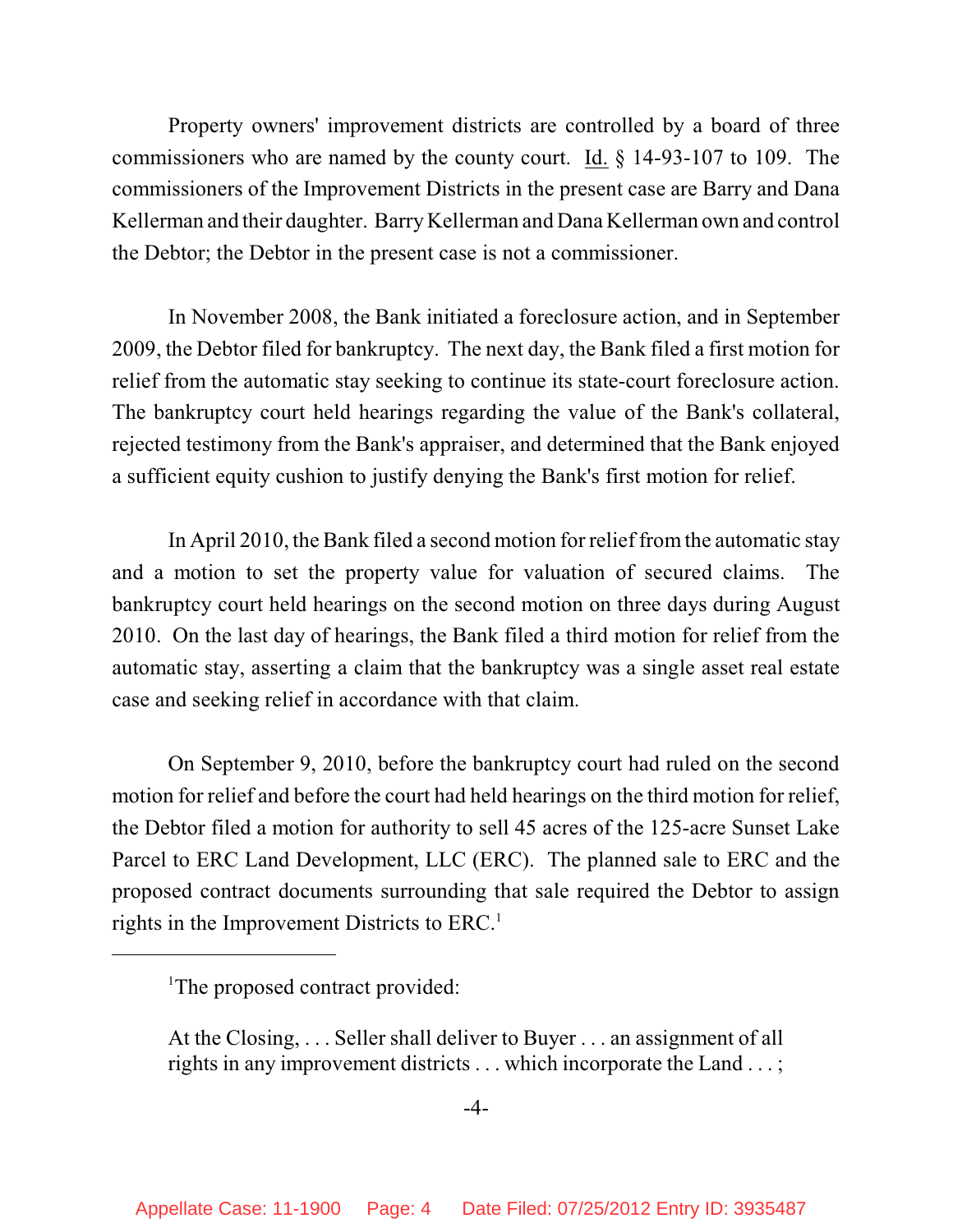On September 17, 2010, the Bank filed an objection to the motion to sell, and on September 23, the Bank filed its fourth motion for relief from the automatic stay. This fourth motion for relief was the present motion seeking a declaration that the stay would not apply to a proposed state court action against the Improvement Districts. In the proposed state court action, the Bank asserts that, when forming the Improvement Districts, the Debtor did not provide notice to the Bank that the Bank's collateral would be included in the districts. Although it is now undisputed that Arkansas statutes do not expressly require such notice, the Bank asserts that the Due Process clause of the Fourteenth Amendment of the United States Constitution and Section 21, Article 2 of the Arkansas Constitution demand such notice.

On October 22, the bankruptcy court denied the Bank's second motion for relief from the stay. On October 27, the Debtor filed a First Amended Plan of Reorganization that effectively rendered moot the Bank's third motion for relief. On October 28, the court held a combined hearing on the motion to sell, objections to the motion to sell, and fourth motion for relief. The court received post-hearing briefs, and in

the resignations of all commissioners from any Improvement Districts and evidence that Buyer's nominees will be elected to fill the vacant commissioners' positions . . . ; an assignment to Buyer or Buyer's designee of all rights necessary to bore under the existing Union Pacific Railroad Company railway lines so as to bring sewer and other utility services to the Land . . . .

Because it has not been briefed by the parties, we make no comment as to the validity of any such assignment of rights, other than as follows. Commissioners control the Improvement Districts, recorded title holders of land may vote by a two-thirds majority to remove commissioners, and county courts appoint replacement commissioners. The Kellermans and their daughter (as commissioners) rather than the Debtor (as a landowner) hold the power to resign their posts as commissioners. The Kellermans were not listed as parties to the proposed contract, and the parties do not suggest the Kellermans' daughter had an ownership interest in the land.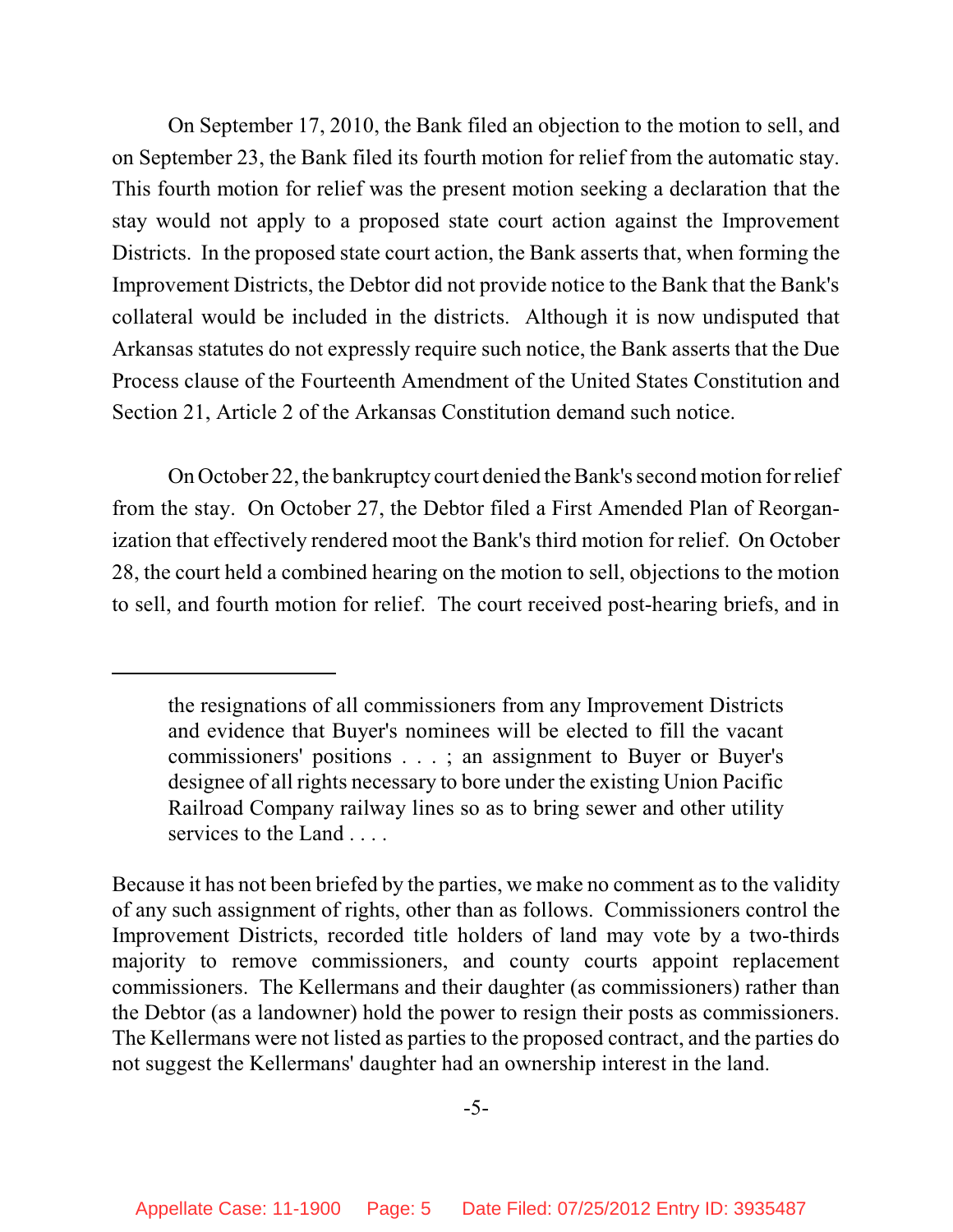November 2012, the court issued oral and written rulings granting the motion to sell and denying the fourth motion for relief.

In denying the fourth motion for relief, the bankruptcy court found the automatic stay applicable to the proposed action and found no basis for relief from the stay. The court stated:

Section 362(a)(3) of the Bankruptcy Code protects the *in rem* jurisdiction of this Court . . . . This provision prohibits any act to obtain possession of or exercise control over property of the estate. This provision bars any action that affects property of the estate, whether or not the debtor is named as a defendant in that action, and without regard to the form such interference takes. If action taken against the nonbankrupt party would inevitably have an adverse impact on property of the bankruptcy estate, then such action should be barred by the automatic stay.

. . .

These improvement districts were created specifically for each property of the estate and/or even entitled according to the name of the governed property. Without question, this lawsuit will have an adverse impact on and interfere with those properties. As such, the proposed lawsuit will act to exercise control over property of the estate and relief from the automatic stay is required and will not be granted.

The court then described the Bank's repeated motions for relief as repetitive and as evidence of an intent to run up costs for the Debtor and litigate the bankruptcy into failure. The court stated that it did not view the underlying proposed state court action as particularly meritorious, but the court made "its determination on this motion for relief without issuing a determinative ruling on the merits of the underlying argument." The court provided a detailed timeline of events, including the Bank's initiation of the foreclosure action and its renewal of loan documents. The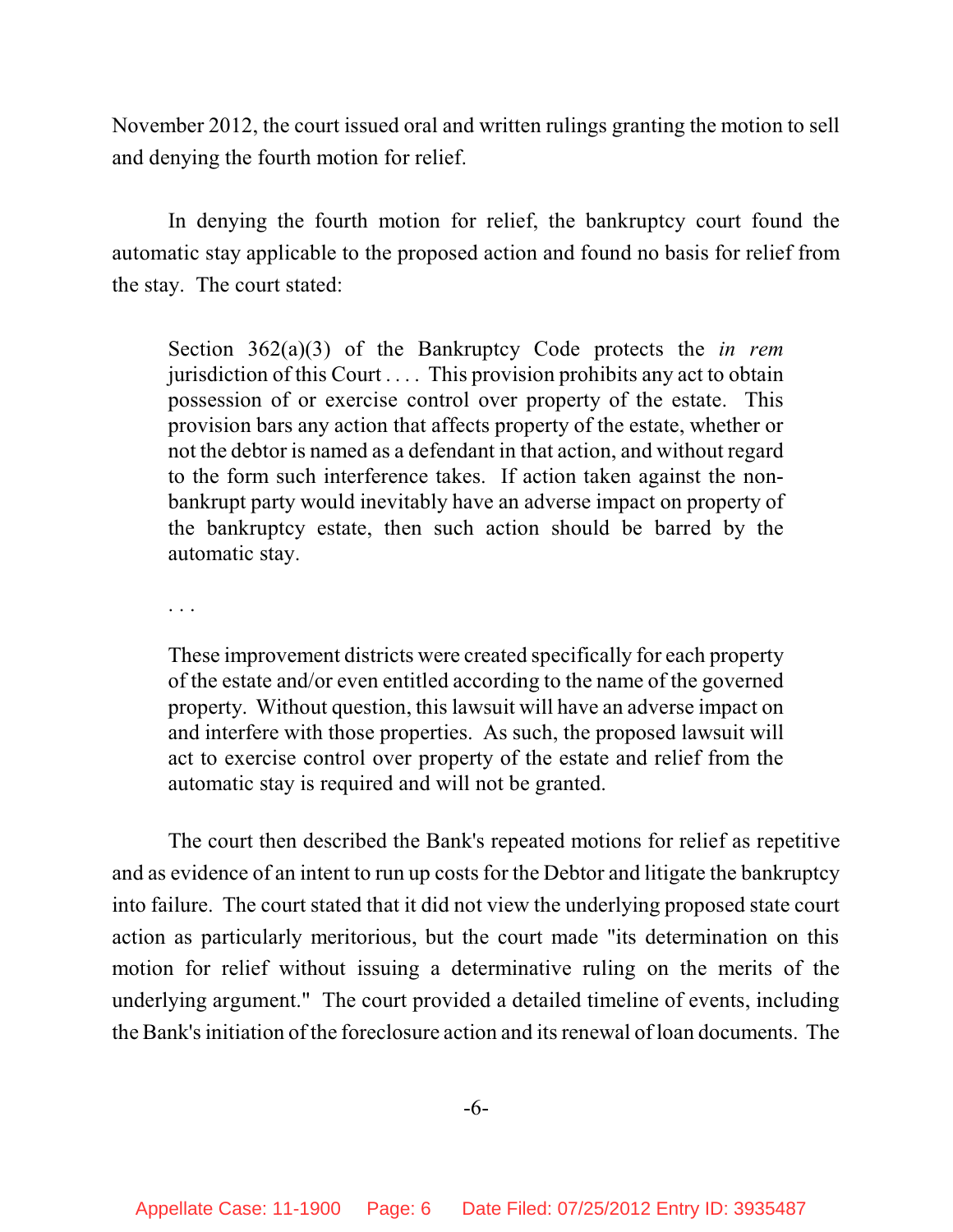court described these events as examples of times that the Bank could or should have reviewed publicly recorded documents about the collateral. The court concluded that the Bank must have had actual notice of the Improvement Districts more than two years prior to filing the fourth motion for relief. Given the timing of this filing, the court viewed the fourth motion for relief as motivated by a desire to complicate and thwart the proposed sale and not as a genuine effort to vindicate due process rights.

The court concluded that the fourth motion was barred by laches, although the court did not make a finding of detrimental reliance upon the Bank's delay in challenging the Improvement Districts. In finding laches applicable—based upon the timing described above and based upon the court's findings regarding the Bank's motivations—the court concluded that the Bank did not file the motion in good faith. It does not appear that the absence-of-good-faith determination served as a standalone basis for denial of the fourth motion. Rather, it appears to have been part of the laches analysis.<sup>2</sup> The court issued an order to show cause why the Bank's attorneys should not be sanctioned for their actions.

In making these determinations, the court based its ruling upon the timing of the Bank's actions and upon evidence received at the various hearings described above. Following the last hearing, the court invited and received post-hearing briefs from the parties in lieu of closing arguments. The Debtor had not raised the issue of laches, however, and the parties had not tendered evidence or made arguments specifically concerning the reasons for, or the reasonableness or unreasonableness of, any delays in filing. Rather, the court issued the laches and absence-of-good-faith

 $2$ The court concluded:

The Court finds cause does not exist under Section 362(d)(1), that the fourth motion for relief was not filed in good faith, and that National Bank's opportunity to raise its due process issue at this stage of the action is barred by the equitable doctrine of laches.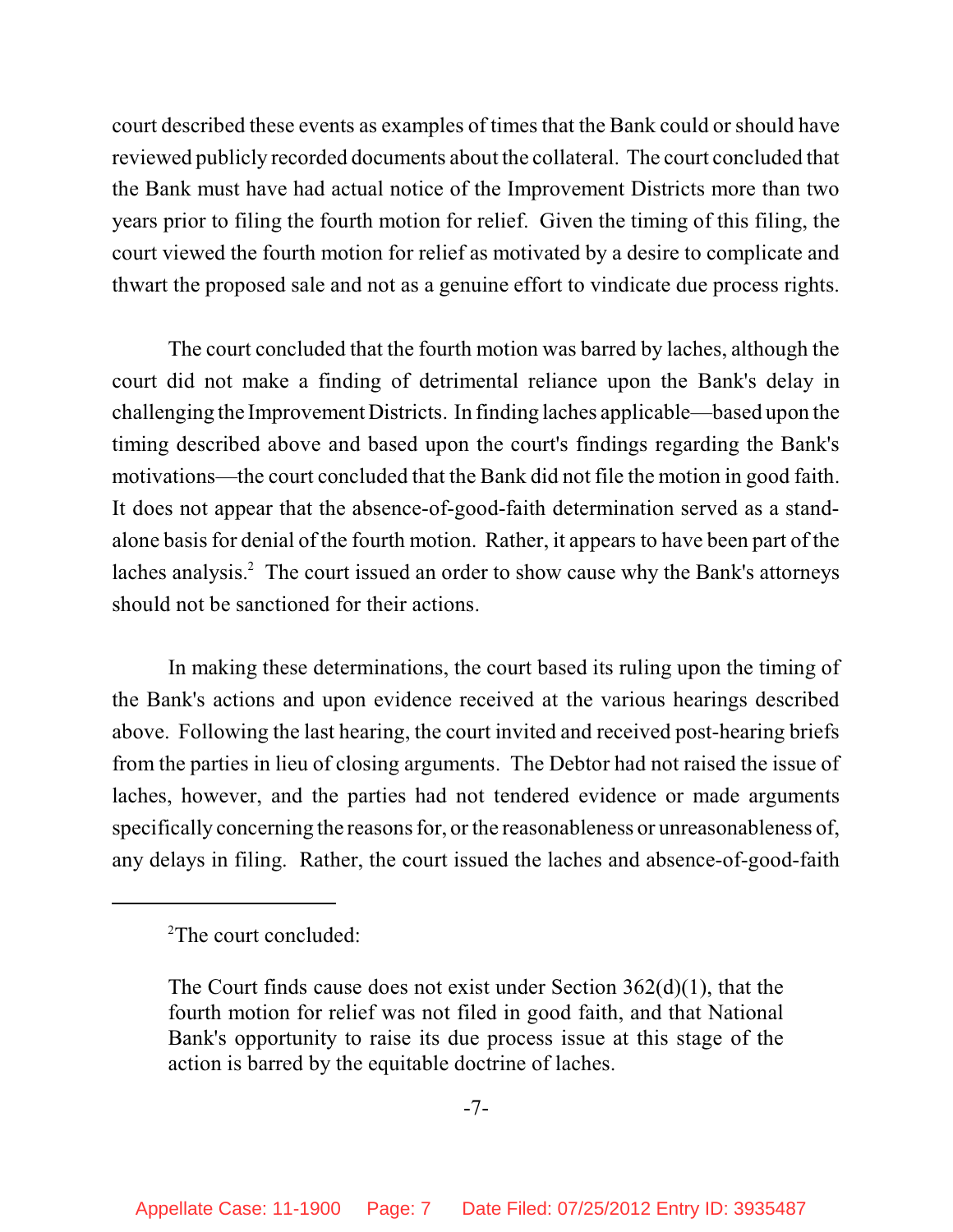rulings *sua sponte* in an oral ruling. The court later supplemented and amended its oral ruling with a written order but did not revisit the issues of laches or good faith.

The Bank appealed to the BAP, and the BAP affirmed regarding the applicability of the automatic stay to the proposed action against the Improvement Districts. The BAP declined to address any other issues. While the case was pending before the BAP, the bankruptcy court issued an order memorializing an agreement reached by the Bank, the Bank's attorneys, and the court regarding the order to show cause. Ultimately, the attorneys were ordered to pay sanctions of \$14,400 to the Debtor, the attorneys disclaimed any admission of contemptuous conduct, and the parties to the agreement declared that they did not view the agreement as impacting any issues involved in this appeal.

On appeal, the Bank argues the bankruptcy court erred in finding the automatic stay applicable to the proposed action against the Improvement Districts. The Bank also challenges the laches ruling. Regarding the good-faith determination, the Bank appears to recognize that the good-faith determination was not presented as an independent basis for denying the fourth motion for relief. The bank has not appealed the show cause order, and the "agreement order" issued while the present case was pending with the BAP appears to have resolved issues surrounding the good-faith determination.<sup>3</sup>

<sup>&</sup>lt;sup>3</sup>In its brief on appeal to our court, the Bank "respectfully requests that this court address [the good-faith issue] to avoid risk that this finding may have a preclusive effect." We decline to do so finding no appealable issue remaining for our review: the good-faith ruling did not control disposition of the fourth motion for relief, and the collateral issue of the show-cause order and sanction was resolved by the later order memorializing an agreement between the bankruptcy court and the relevant parties.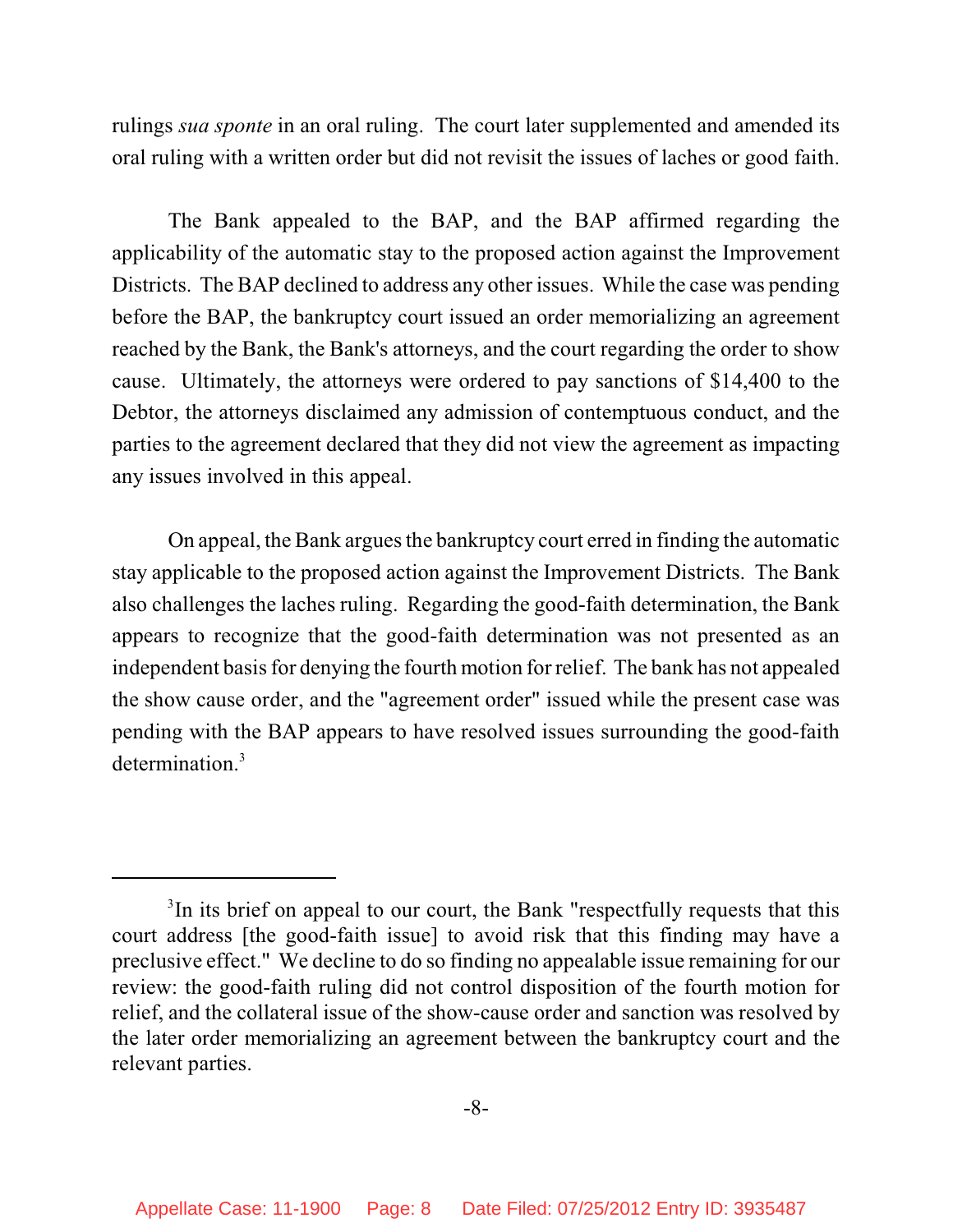## A. Automatic Stay

The automatic stay applies to actions against the debtor, 11 U.S.C.  $\S 362(a)(1)$ , and actions "to obtain possession of property of the estate or of property from the estate or to exercise control over property of the estate," 11 U.S.C. § 362(a)(3). The automatic stay does not, in general, apply to actions against third parties. See, e.g., Sav-A-Trip, Inc. v. Belfort, 164 F.3d 1137, 1139 (8th Cir. 1999) (holding that an automatic stay applicable to a defendant firmand one of its employees did not extend to nonbankrupt codefendants). "The only exception to this rule that any of the circuits recognize seems to relate only to nonbankrupt codefendants in 'unusual circumstances.'" Croyden Assoc's v. Alleco, Inc., 969 F.2d 675, 677 (8th Cir. 1992) (quoting A.H. Robins Co. v. Piccinin, 788 F.2d 994, 999 (4th Cir. 1986)). "The unusual circumstances in which the bankruptcy court can stay cases against nondebtors are rare." Ritchie Capital Mgmt., L.L.C. v. Jeffries, 653 F.3d 755, 762 (8th Cir. 2011).

The proposed action in this case was not an action against the Debtor. It was an action against the Improvement Districts alleging invalidity of the Improvement Districts due to constitutionally infirm notice surrounding their creation. The Improvement Districts—quasi-governmental entities—enjoy an existence separate from the Debtor. See Ark. Code Ann. § 14-93-112 ("Each district shall be a body corporate with power to sue and to be sued, and it shall have a corporate seal."). Such districts are created by the authority of the Arkansas county courts and require a unanimous petition from the recorded title holders to all land to be included in such districts. Id. § 14-93-105 to 106. They are controlled by a court-appointed board of three commissioners. Id. § 14-93-107. That board has the power to vote for dissolution of such districts. Id. § 14-93-127. Landowners within the districts maintain the right to vote out board members by a two-thirds majority vote, but

-9-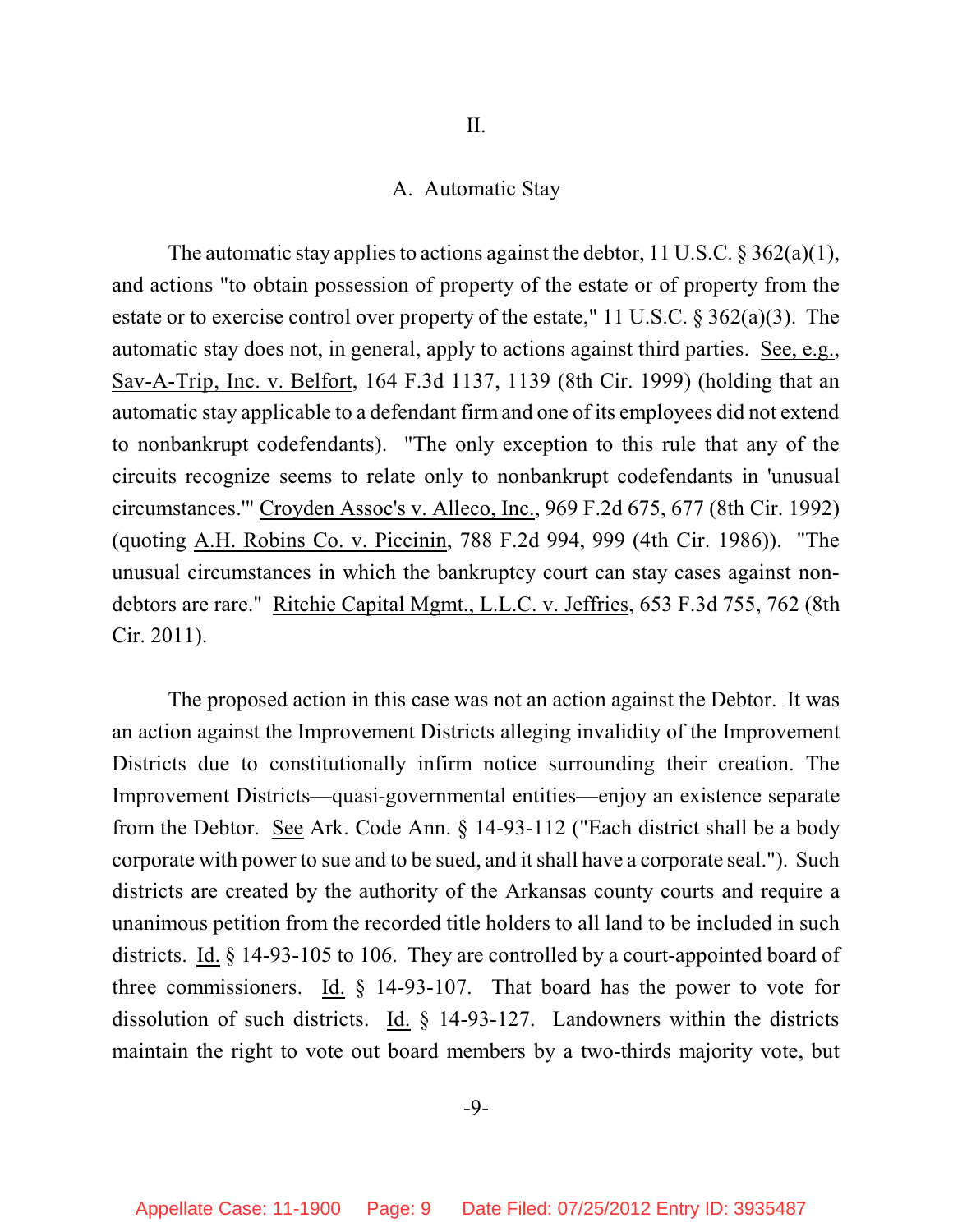landowners do not enjoy the right to appoint the replacement commissioners directly. Id. § 14-93-108. Rather, the county court is required to appoint commissioners. Id.  $§$  14-93-105(a)(2).

The Improvement Districts, while not private corporations in the traditional sense, are entities with the corporate capacity to sue and be sued. Ark. Code Ann. § 14-93-112. They possess a limited power of eminent domain and the authority to enter into contracts, incur debts, cause expenses or benefits to be assessed against covered properties, and, ultimately, cause such assessments to be levied as taxes against the covered properties with such tax levies to enjoy priority lien status. Id. §§ 14-93-113 (eminent domain), 107 (enter into contracts and leases and make conveyances), 116–17 (assess benefits and damages), & 119–22 (tax levies and priority liens). We believe it is clear, then, that the Improvement Districts are separate legal entities not expressly covered by  $\S 362(a)(1)$ .

Further, the proposed action was not an action "to obtain possession of property of the estate or of property from the estate or to exercise control over property of the estate." 11 U.S.C.  $\S 362(a)(3)$ . The property of the estate includes the Sunset Lake Parcel and the Lots. The Improvement Districts themselves are not property of the estate. If successful, the proposed action involving constitutional due process challenges to the establishment of the Improvement Districts would, at most, impact the existence or efficacy of the Improvement Districts. No such action would change control of the Debtor's property or divest the estate of possession of the property.

The question remains whether any unusual circumstances exist that might justify a departure from the general rule and allow the automatic stay to apply to the presently proposed action against third parties who are neither the Debtor nor property of the Debtor. The Debtor asserts that the Improvement Districts, in practical effect, are so integrally related to the estate property that they should not be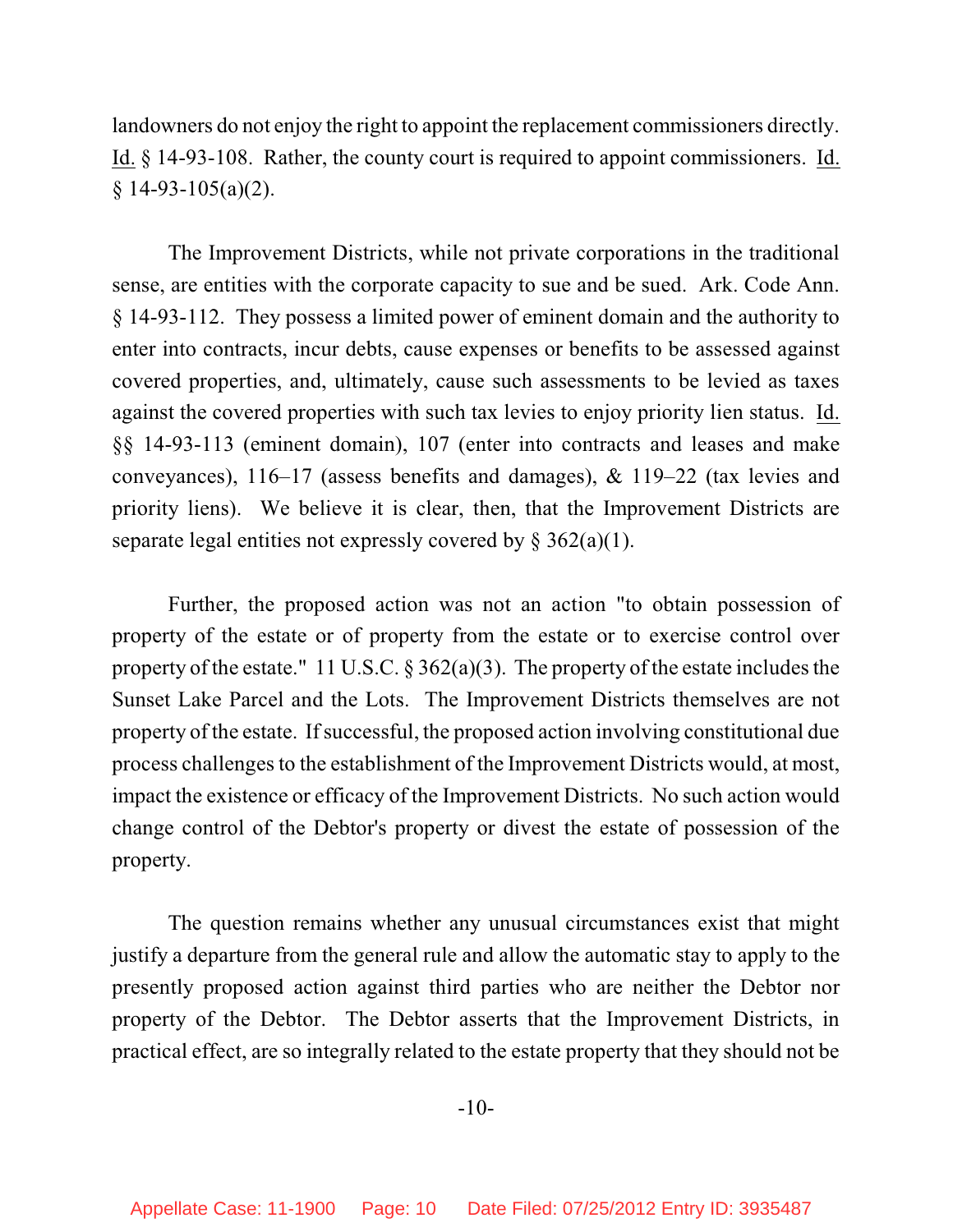treated as having a formally separate existence. This argument is a type of alter-ego theory attempting to bring the presently proposed action within the reach of 11 U.S.C. § 362(a)(1). The Debtor also asserts that extension of the automatic stay against a third party is permissible if a proposed action would have a possible adverse impact upon the value of the estate. This argument asserts that the presently proposed action is sufficiently similar to an action as described in 11 U.S.C. § 362(a)(3) to be treated like an action "to obtain possession" or "exercise control over" estate property.

Regarding the alter-ego or "integrally related entity" argument, we believe the present situation falls short of the type of "rare" and unusual circumstance that might justify extension of the automatic stay. Here, not only are the Improvement Districts legal entities separate from the Debtor, they are not controlled by the Debtor. Pursuant to Arkansas statutes, the Debtor, as a landowner, has the right to petition for removal of commissioners, and the county court has the authority to approve replacement commissioners. Ark. Code Ann. §§ 14-93-108. Presently, the Kellermans—the individual, natural-person owners of the Debtor—along with their daughter, serve as the commissioners of the Improvement Districts. The Kellermans, rather than the Debtor, control the Improvement Districts, and the Kellermans are not the bankrupt debtors. The estate simply does not "own" the Improvement Districts.

For whatever beneficial reasons, the Kellermans elected to create the Debtor as a corporate entity and then, acting through the Debtor, created the Improvement Districts. See Trustees of the Graphic Commc'n Int'l Union Upper Midwest Local 1M Health & Welfare Plan v. Bjorkedal, 516 F.3d 719, 729 (8th Cir. 2008) ("As a corporate matter, [owning property in a separate corporation] is a common practice, considered wise from a business perspective."). We do not simply brush aside the consequences flowing from these decisions or the separate identities of the individual commissioners, the Debtor, and the Improvement Districts merely because we are able to trace a chain of ownership and control back to the same natural persons who now seek to disregard their earlier decisions. See, e.g., Lovett v. Gen. Motors Corp.,

-11-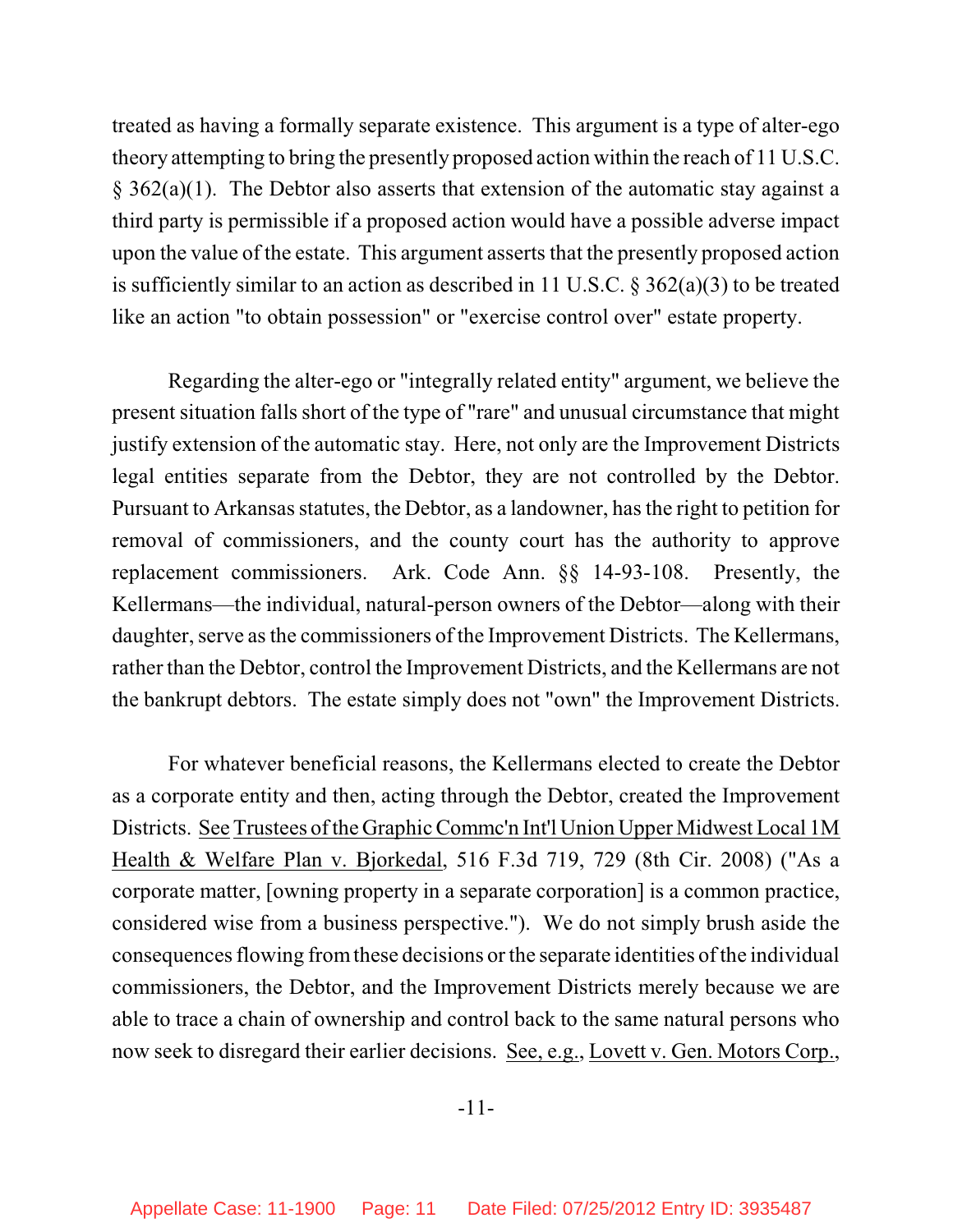975 F.2d 518, 521–22 (8th Cir. 1992) (rejecting an individual's attempt to have a court treat his own corporation as an alter ego so that he could assert antitrust standing).

Further, even if it were somehow possible to characterize the Improvement Districts as subsidiary corporations wholly owned by the Debtor (or owned by an asset of the Debtor), the automatic stay does not, in general, apply to actions against parties who enjoy factual or legal relationships with a debtor, such as a debtor's wholly owned subsidiaries. See, e.g., Kreisler v. Goldberg, 478 F.3d 209, 213 (4th Cir. 2007) (rejecting application of the automatic stay to an action against the assets of a wholly owned subsidiary and stating, "It is a fundamental precept of corporate law that each corporation is a separate legal entity with its own debts and assets, even when such corporation is wholly owned by another corporate entity. . . . [A] judgment against [a debtor's wholly owned subsidiary] imposes no obligations or liability on [the debtor, who] therefore cannot be accurately described as the real-party defendant in the suit . . . ."); Croyden Assoc's, 969 F.2d at 677 (finding no unusual circumstances and stating, "We are persuaded that the stay required by section 362 should extend only to claims against [the party in bankruptcy], and that the stay is not available to nonbankrupt codefendants . . . even if they are in a similar legal or factual nexus with the debtor." (internal citations and quotation marks omitted)).

We have suggested that an automatic stay in another context might apply where the identity between parties is so great as to make "'a judgment against the third-party defendant . . . in effect . . . a judgment or finding against the debtor.'" Ritchie Capital, 653 F.3d at 762–63 (quoting McCartney v. Integra Nat'l Bank N., 106 F.3d 506, 510 (3d Cir. 1997) (addressing an analogous context of a security receivership court's anti-suit injunction)). In Ritchie Capital, however, we did not find a sufficiency of identity to justify the extension of a stay. Id. at 763. Similarly, in Stephen Inv. Sec's, Inc. v. S.E.C., we noted the possibility of such an extension "under limited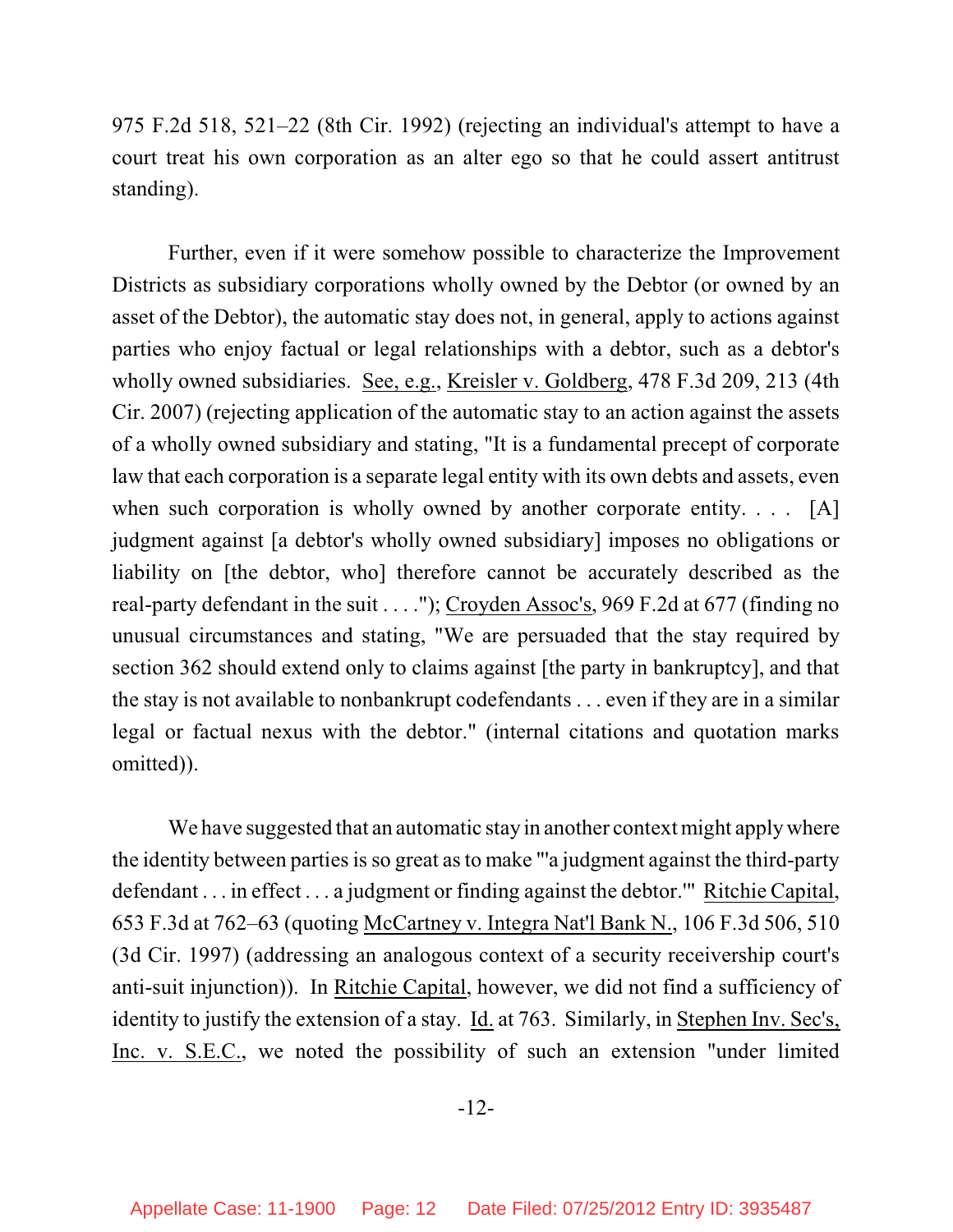circumstances," but again refused to extend a stay. 27 F.3d 339, 342 n.5 (8th Cir. 1994) ("Some courts have acknowledged that under limited circumstances where an identity of interest exists between a debtor and a third party non-debtor, a bankruptcy court's automatic stay might also apply to property of the third party non-debtor. Even if we were to acknowledge this limited exception, we would conclude that there is an insufficient identity of interest . . . ." (internal citations omitted)). In general, then, we have recognized the *possibility* of expanding the automatic stay when presented with "unusual," "rare," or "limited" circumstances, but we have found these restrictive terms to have real meaning, and we have not lightly extended the stay. See also C.H. Robinson Co. v. Paris & Sons, Inc., 180 F. Supp. 2d 1002, 1015 (N.D. Iowa 2001) ("Eighth Circuit caselaw . . . is illustrative of a generalized reluctancy to expand the scope of the automatic stay provision of the BankruptcyCode and to limit any expansion to truly extraordinary cases.").

Regarding the impact-on-value argument, we again believe that the present situation fails to present the unusual circumstances that might justify extension of the automatic stay. In making its impact-on-value argument, the Debtor points to testimony from persons associated with the proposed purchaser, ERC, emphasizing the importance of ensuring access for the installation of sewers and utilities on the 45acre portion of the Sunset Lake Parcel. The Debtor also points to testimony from Dana Kellerman who opined that the Improvement Districts add a "huge improvement to all the properties out there by bringing sewage to it." The Debtor argues that without the Improvement Districts in place, the Lots will be less valuable to potential buyers.

It appears that the Debtor actually presents two arguments in this regard: (1) *any* impact on the value of estate property is sufficient reason to extend the stay, and (2) if a substantial impact is required, such an impact has been shown in this case. We reject both arguments. We find no support for the view that any and all minor impacts on the value of estate property can justify the extension of the stay. And,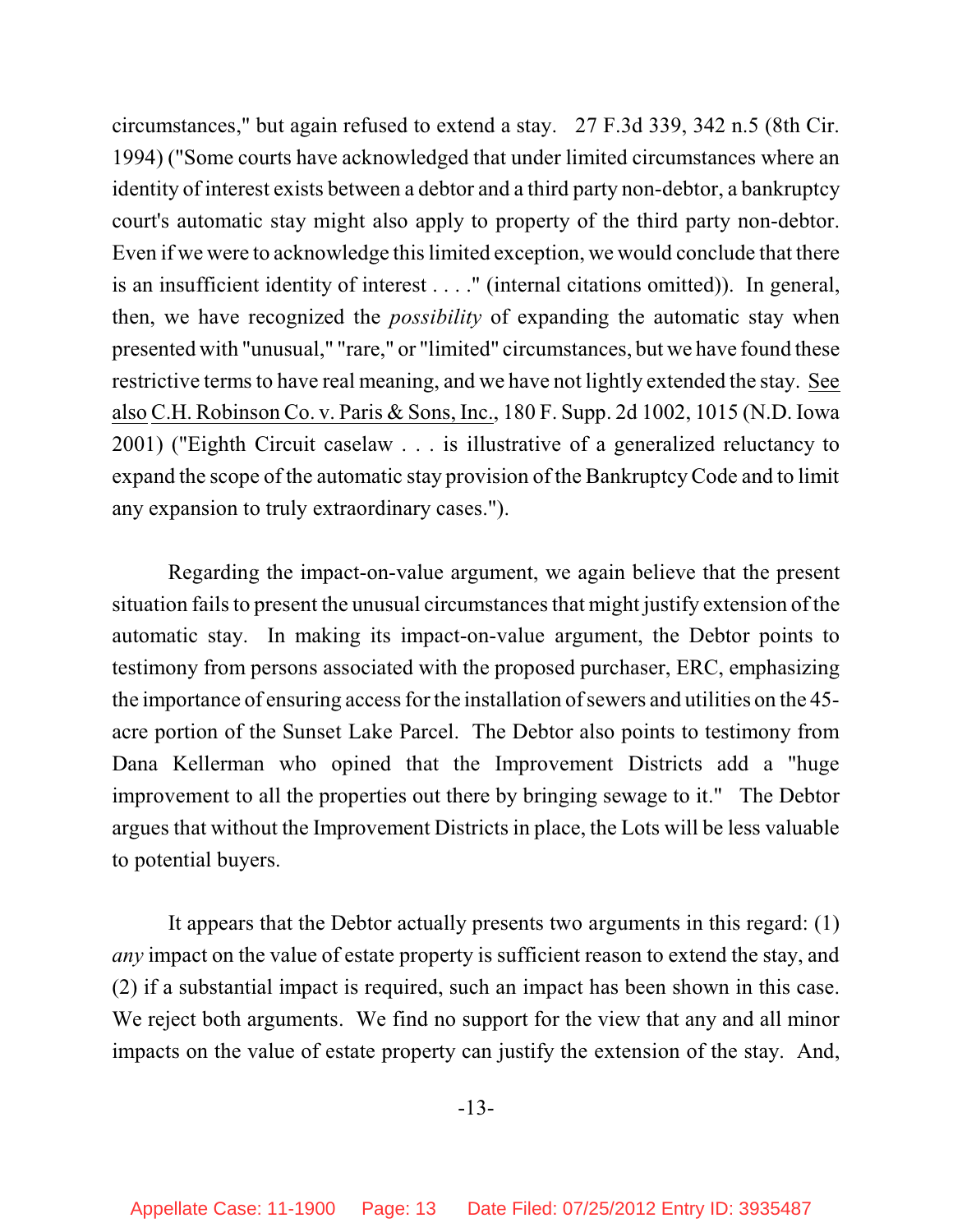even assuming that the estate property might be deemed by potential buyers to be less valuable without the Improvement Districts, we do not believe the evidence in this case shows that any such change in value would be sufficiently great to justify extension of the stay pursuant to a more demanding test.

To support its argument that any impact on value may suffice, the Debtor cites In re 48th Street Steakhouse, Inc., 835 F.2d 427, 430 (2d Cir. 1987), and Adelphia Commc'ns Corp. v. America Channel, LLC, 345 B.R. 69, 75–76 (Bankr. S.D.N.Y. 2006). These cases, however, do not stand for the broad proposition the Debtor advances. Rather, viewed collectively, we believe these cases show only that the bankruptcy estate is to be construed broadly as encompassing a debtor's many and varied property interests.

In re 48th Street Steakhouse involved a bankrupt corporation operating a restaurant in leased space at 10 Rockefeller Plaza in New York City. The debtor corporation had assigned the lease, along with several security interests, to a thirdparty creditor. The assignment provided for a return assignment of the lease to the debtor upon mutual agreement of the debtor and the third-party creditor. The lease in question, and continued operation at that location, appear to have been vital to any possibility of success in bankruptcy. The landlord sent the third-party creditor a notice of termination after the debtor filed for bankruptcy, and the debtor argued the automatic stay prevented termination of the lease. The landlord characterized the debtor's interest as that merely of a sub-lessee and argued the automatic stay did not apply.

The Second Circuit held that the automatic stay applied pursuant to 11 U.S.C. § 362(a)(3) because the physical possession and sublease interest were qualifying property interests belonging to the estate. In re 48th Street Steakhouse, 835 F.2d at 430. According to the Second Circuit, the issue before the court was "whether a sublease constitutes property of the bankrupt estate and whether the Landlord's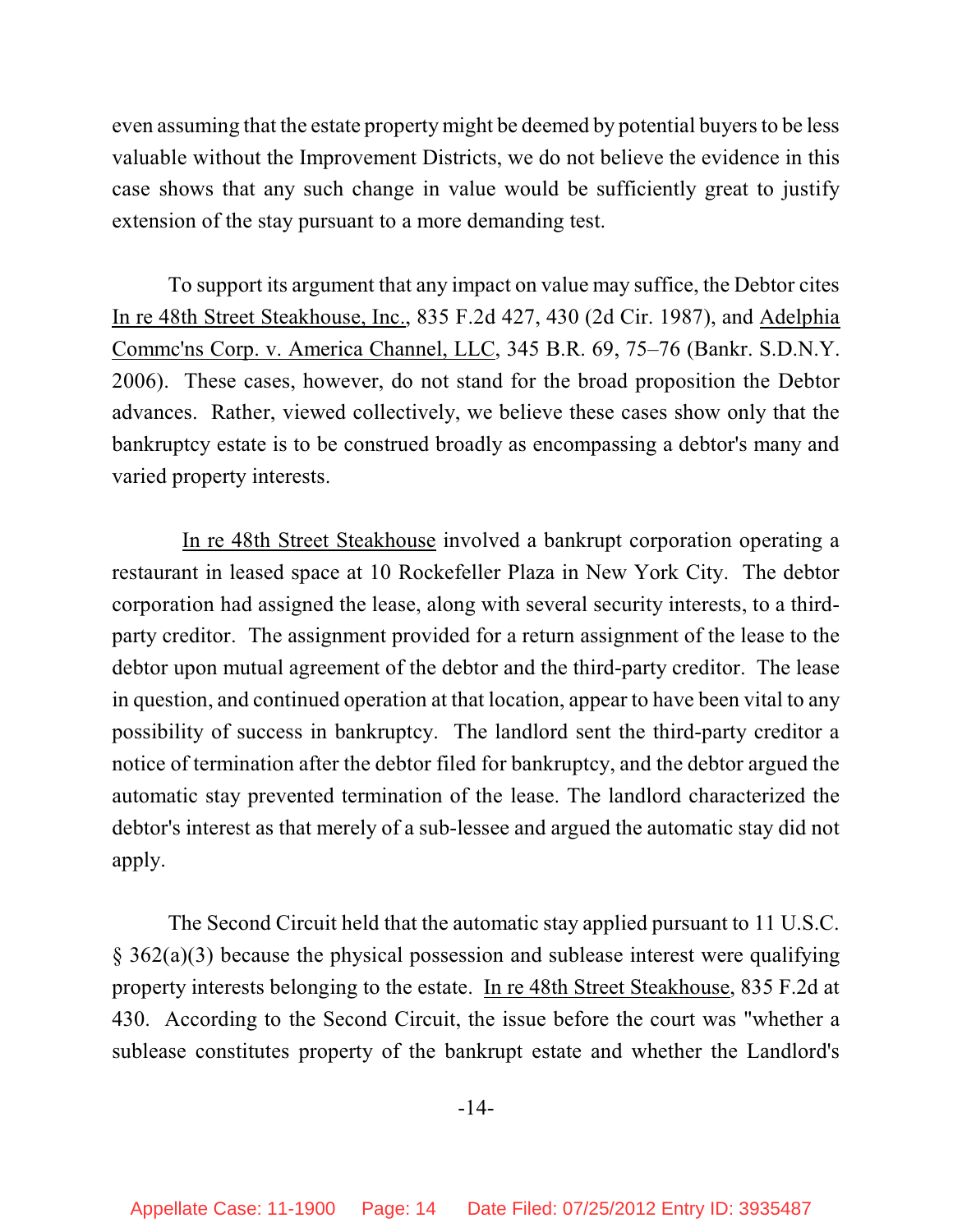sending of a termination notice to [the third-party creditor] violated the automatic stay with respect to [the debtor]." Id. The Second Circuit held that the bankruptcy estate was to be construed as broadly encompassing all of the debtor's property interests, including a leasehold or physical possessory interest in property occupied by the debtor but held by third-party creditor.

In re 48th Street Steakhouse, then, did not actually involve a question of "unusual circumstances" justifying any atypical extension of an automatic stay to a suit against a non-debtor or non-estate property. Nevertheless the Debtor quotes language from the Second Circuit stating, "If action taken against the non-bankrupt party would inevitably have an adverse impact on property of the bankrupt estate, then such action should be barred by the automatic stay." Id. at 431. We view this language as dicta given the determination that the leasehold interest was estate property. Further, even if the case did stand for a broader proposition concerning suits against non-debtors or against non-estate properties, the facts show the leasehold interest at stake was of critical value to the estate and would be wholly destroyed, thus thwarting any successful emergence from bankruptcy (given the uniqueness of the location and the nature of the business).

In Adelphia Commc'ns, a bankruptcy-arranged sale of substantially all of several debtors' assets was scheduled to occur in relation to "230 jointly administered chapter 11 cases." 345 B.R. at 71. The property at issue in the sale included \$17.6 billion of cable and communication properties. Competing cable companies not involved with the sale sought to enjoin the sale in state court on antitrust grounds. The competing companies strategically omitted the bankrupt debtors from their injunction complaint. The bankruptcy court determined, however, that, "[a]n injunction in [state court] against a closing of the Debtors' sale of their assets would inevitably have an adverse impact on the property of the bankrupt estate in a hugely damaging way." Id. at 77 (citation omitted). Given the facts of the action in Adelphia Communc's—a suit to enjoin a sale of actual estate property—it appears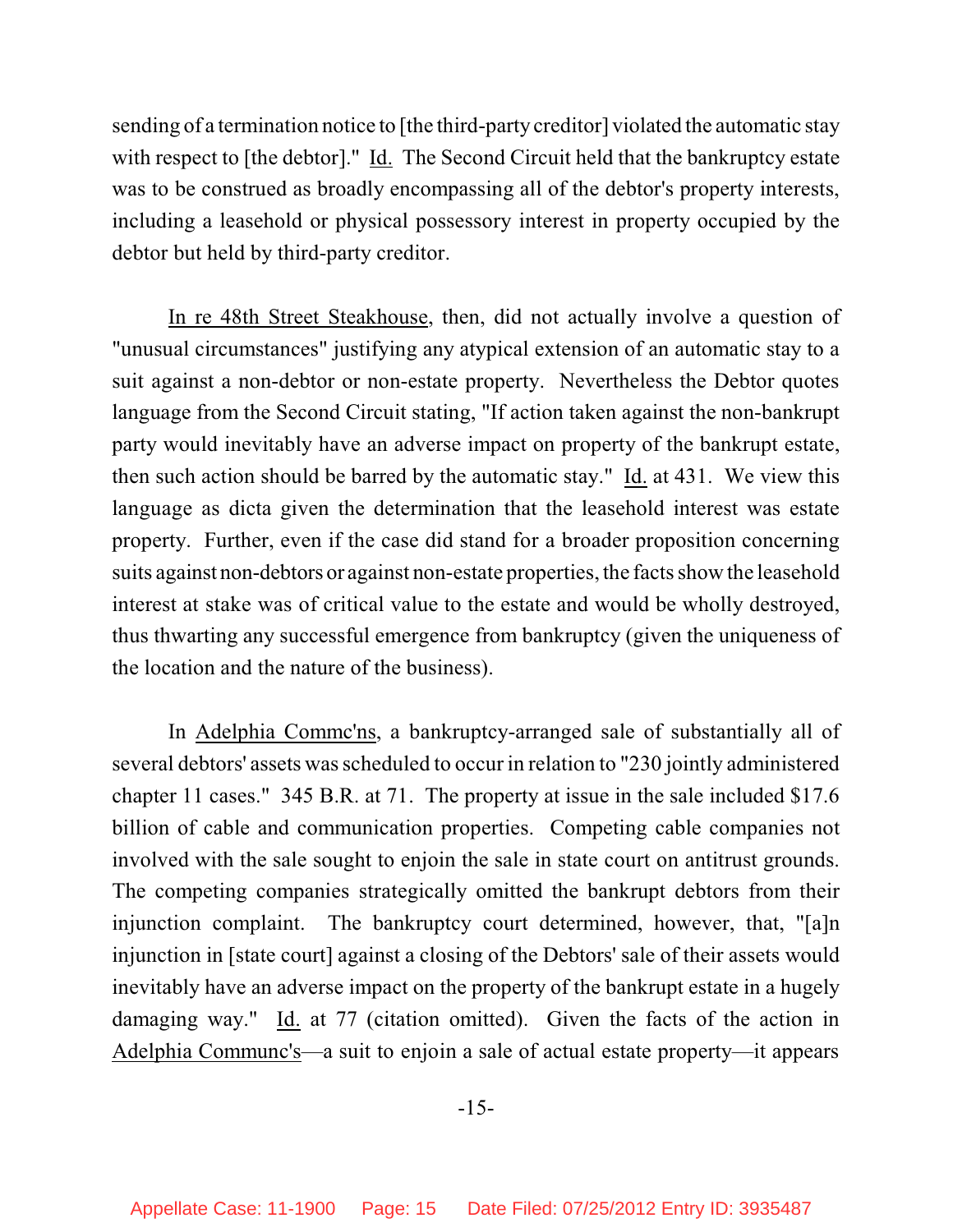clear that the attempted injunction action was a violation of the *in rem* provisions of 11 U.S.C. § 362(a)(3). As such, Adelphia Commc'ns simply is not applicable to the present case nor is it even clear that it can be considered at all instructive in the area of suits against third parties.

Assuming a sufficiently substantial impact on the value of estate property could justify extension of the automatic stay against non-Debtors and against non-estate property, however, no such substantial impact is shown by the evidence in this case. The actual testimony from the ERC representative that the Debtor cites proves only that ERC places substantial importance on the existence of an easement for utility access. When questioned, the representative stated, "It's our understanding that the improvement districts hold certain easements to get sewer services to the property. And that's their main value to us. We don't intend, today, of using them for their financing purposes." In a follow-up question, counsel for the Bank asked, "Yoursole reason at this point in time for wanting the improvement district control is to ensure the easement and access to the property for sewer and utilities?" And the representative from ERC responded, "Yes sir."

The record does not show that the Improvement Districts were the sole means to ensure such access, undercutting the Debtor's argument that the record in the present case shows the Improvement Districts add substantial value. Further, the evidence the Debtor cites in no manner quantifies the value of estate property with and without the Improvement Districts.

We do not purport to hold the Improvement Districts add no value. The question we face, however, is not whether the record shows they add *some* value to the property. The question is whether they add so much value to the property that their possible elimination would effectively divest the Debtor of a property interest. Nothing in the record suggests an impact of this magnitude. Accordingly, even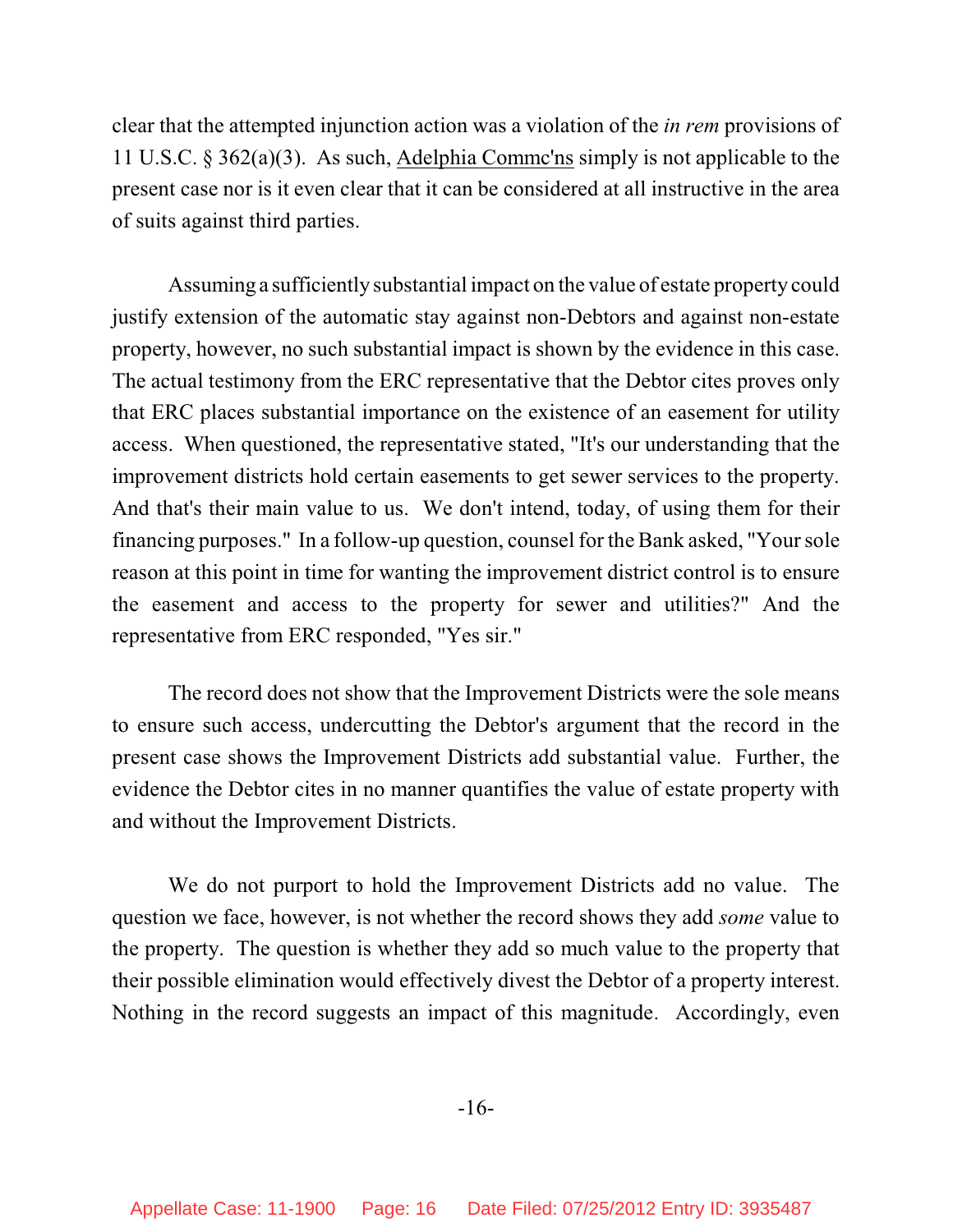assuming a substantial impact on the value of estate property could ever justify extension of an automatic stay, it could not justify it in this case.

## B. Section 105

The Debtor argues in the alternative that the judgment below can be supported by the general authority of 11 U.S.C. § 105 which "permits the bankruptcy court to 'issue any order, process, or judgment that is necessary or appropriate to carry out the provisions of this title.'" In re Titan Energy, Inc., 837 F.2d 325, 328 n.5 (8th Cir. 1988) (quoting 11 U.S.C. § 105). The Bank, in turn, argues § 105 does not support the judgment because a § 105 stay is akin to an injunction and the Bank was not afforded the procedure and protections attendant to the issuance of an injunction. Here, we do not read the bankruptcy court's oral or written orders as purporting to exercise the broader equitable powers of 11 U.S.C. § 105. As such, we are presented with no opportunity to review an application of  $\S 105$ .

We write further, however, because we believe that in a situation such as this, where the proposed action involves only third parties and no estate property, and where an "unusual-circumstances" "exception" would be needed to justify extension of the automatic stay,  $\S$  105 is the more appropriate source of authority for assessing the propriety of a stay. We also agree with the Bank that a stay issued pursuant to that section should be treated as an injunction.

In E.E.O.C. v. Rath Packing Co., 787 F.2d 318, 325 (8th Cir. 1986), we stated:

Section 105 gives the bankruptcy court the power to issue orders necessary or appropriate to carry out the provisions of Title 11. The All Writs Act,  $28 \text{ U.S. C. }$  § 1651, authorizes bankruptcy courts to issue stays. "Stays or injunctions issued under these sections will not be automatic upon the commencement of a case, but will be granted or issued under the usual rules governing the issuance of injunctions." In re Vantage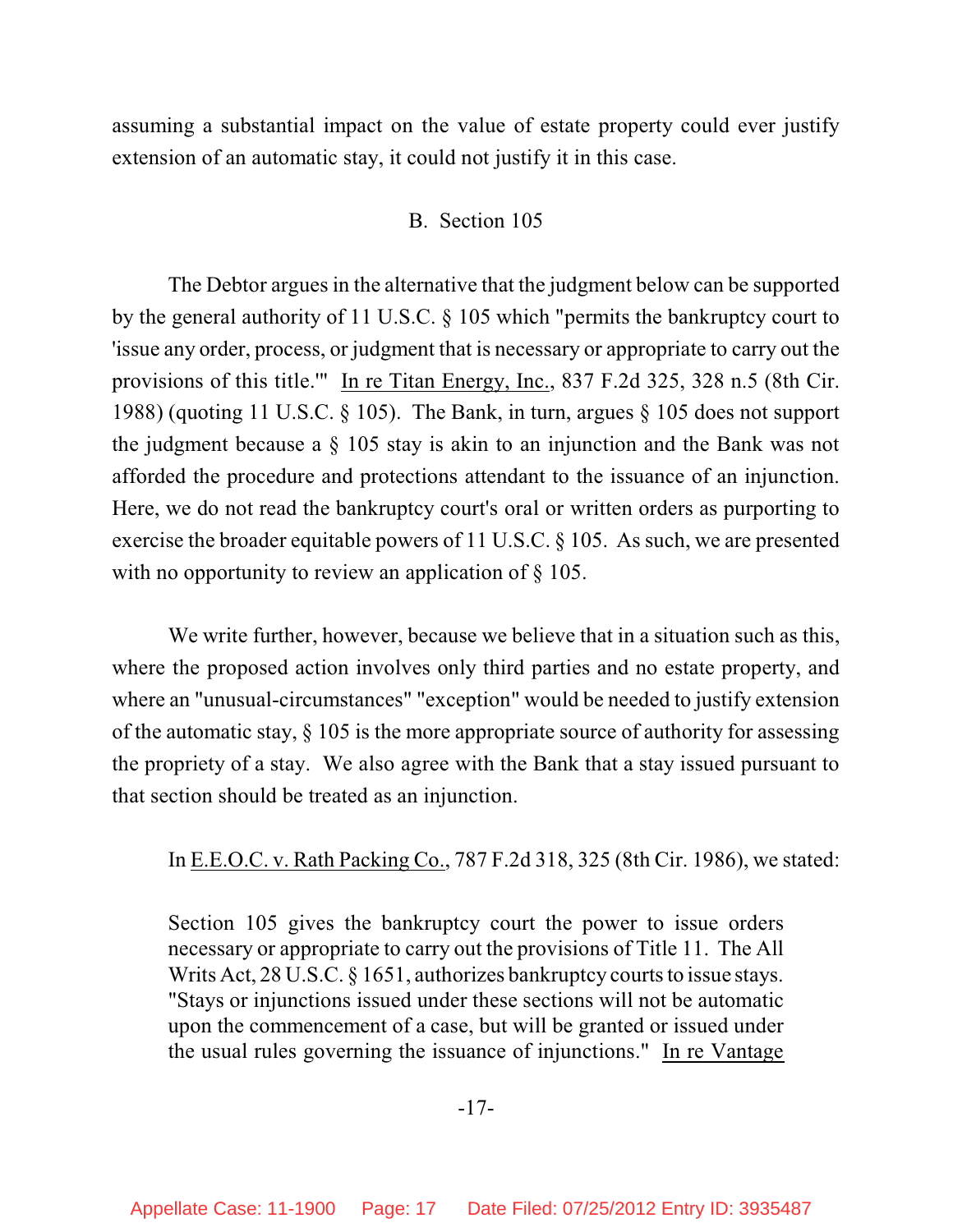Petroleum Corp., 25 B.R. 471, 476 (Bankr. E.D.N.Y. 1982). "[S]tays will be granted only if a party shows a necessity for a stay." In re Bel Air Chateau Hospitals, Inc., 611 F.2d at 1251; see In re Matter of Shippers Interstate Service, Inc., 618 F.2d 9, 13 (7th Cir. 1980).

Similarly, the Fourth Circuit in A.H. Robins, 788 F.2d at 1003, recognized that a bankruptcy court's broad equitable power to stay an action against a third party should rest upon normal considerations governing injunctive relief. That court stated, "[i]n exercising such power the court . . . must 'weigh competing interests and maintain an even balance' and must justify the stay 'by clear and convincing circumstances outweighing potential harm to the party against whom it is operative.'" Id. at 1003 (quoting Williford v. Armstrong World Indus., 715 F.2d 124, 127 (4th Cir. 1983)).

Our cases stating (but not holding) that the automatic stay may be extended in "unusual circumstances" trace their authority to A.H. Robins. See Stephens Inv. Sec., Inc., 27 F.3d at 342 n.5; Croyden Assoc's, 969 F.2d at 677. In A.H. Robins, the FourthCircuit discussed different possible sources of authority to stay actions against non-debtors including  $\S$ § 362(a)(1), (a)(3) and 105. The district court in that case, however, had actually "applied the test for a grant of preliminary injunctive relief," A.H. Robins, 788 F.2d at 1008. And the Fourth Circuit held, "we have no difficulty in sustaining the grant of a preliminary injunction herein." Id.

We see little reason to expand A.H. Robins beyond this holding or to complicate the analysis of stays against non-debtors by taking them outside the framework of § 105 and "the usual rules governing the issuance of injunctions." Rath Packing Co., 787 F.2d at 325; C.H. Robinson Co., 180 F. Supp. 2d at 1015 (setting forth an in-depth summary of bankruptcy stays against non-debtors and concluding that § 105 should govern in such situations and should rest upon standards and procedures for injunctive relief). The procedures and standards applicable pursuant to § 105 as referenced in Rath Packing provide a more than adequate framework for assessing the propriety of stays in "unusual" situations.

-18-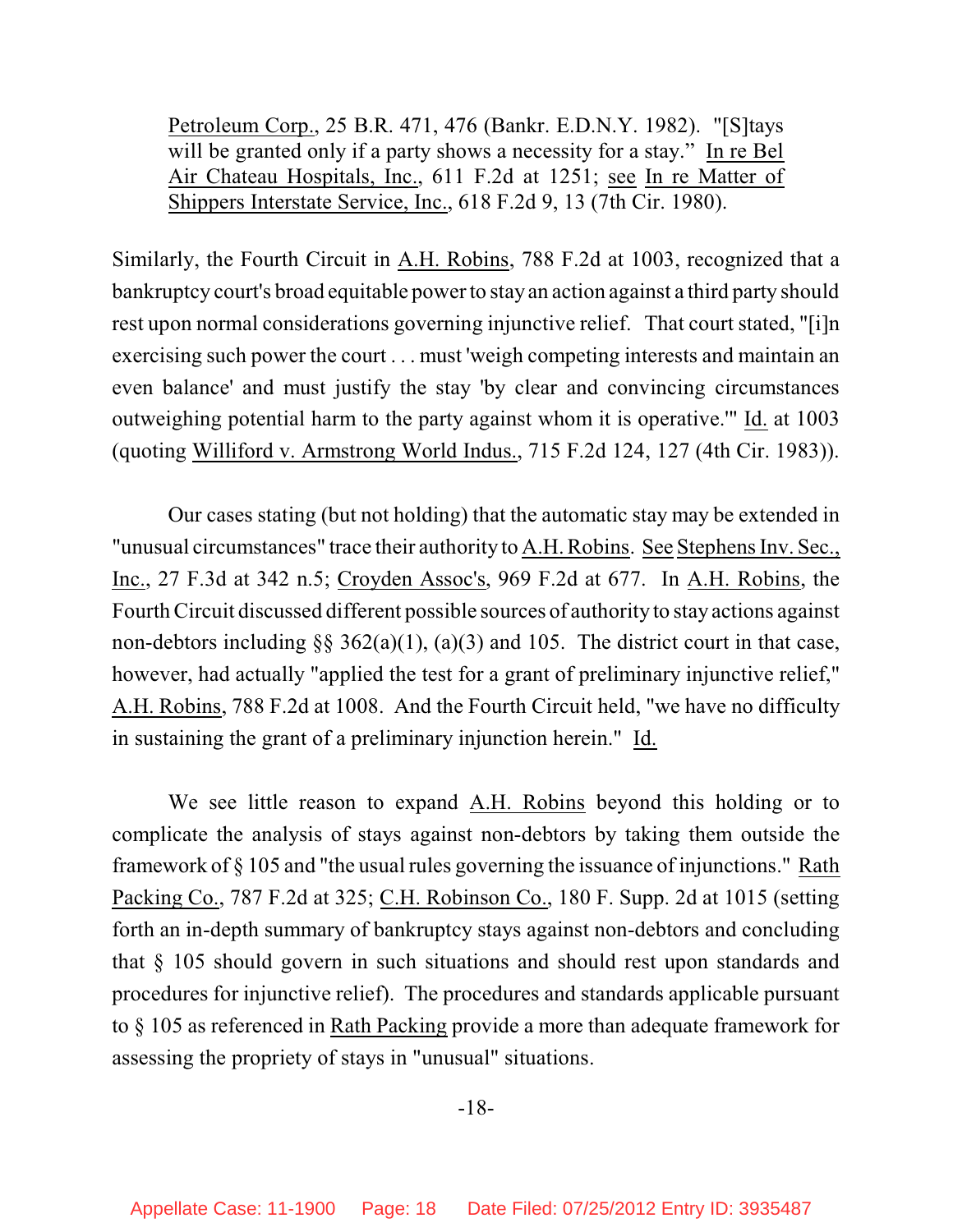As noted by the court in C.H. Robinson Co., several courts have interpreted A.H. Robins as approving of injunctive relief pursuant to § 105 but not calling for the automatic extension of § 362 stays against third parties. See C.H. Robinson, 180 F. Supp. 2d at 1011 (listing authority and stating, "several subsequent courts to apply A.H. Robins Co. have held that extensions of the automatic stay to preclude the continuation of a suit against a non-debtor are essentially a utilization of the bankruptcy court's equity jurisdiction under section 105 to issue an injunction extending the stay"). This interpretation is consistent with the legislative history and purpose of the automatic stay: to prevent a race by creditors, provide an orderly liquidation involving equal treatment of creditors, and provide breathing roomfor the debtor free from actions against the debtor and its assets. Id. at 1016 (discussing H.R. Rep. No. 95-595, 95th Cong., 2d Sess. 340 (1978), U.S.C.C.A.N. 1978, 6297 & S. Rep. No. 95-989, 95th Cong., 2d Sess. 54–55 (1978), U.S.C.C.A.N. 1978, 5787, 5840–41 (additional citations omitted)). Where suit is brought against a third party rather than against the debtor or the debtor's property, § 105 and the usual standards, procedures, and burdens of proof for injunctive relief remain available. It is difficult to see how the suspension of these standards and the automatic application of a § 362 stay in a suit against a non-debtor furthers the legislative goals. Moreover, use of  $§$  105 rather than a tortured expansion of the automatic stay avoids problematic notice issues (albeit issues not raised in the present case), namely, parties inadvertently violating an automatic stay and exposing themselves to potential sanctions due to a lack of notice concerning its applicability towards a third party.

## C. Laches

The equitable doctrine of laches may permit dismissal of a claimif there is both an unreasonable delay and some change in position in reliance upon the delay which makes maintenance of the claim inequitable. See, e.g., Mobil Exploration  $\&$ Producing N. Am., Inc. v. Graham Royalty, Ltd., 910 F.2d 504, 507 (8th Cir. 1990); Larco, Inc. v. Strebeck, 2010 Ark. App. 263, \_\_\_ S.W.3d \_\_\_, 2010 WL 956194 (Ark.

## -19-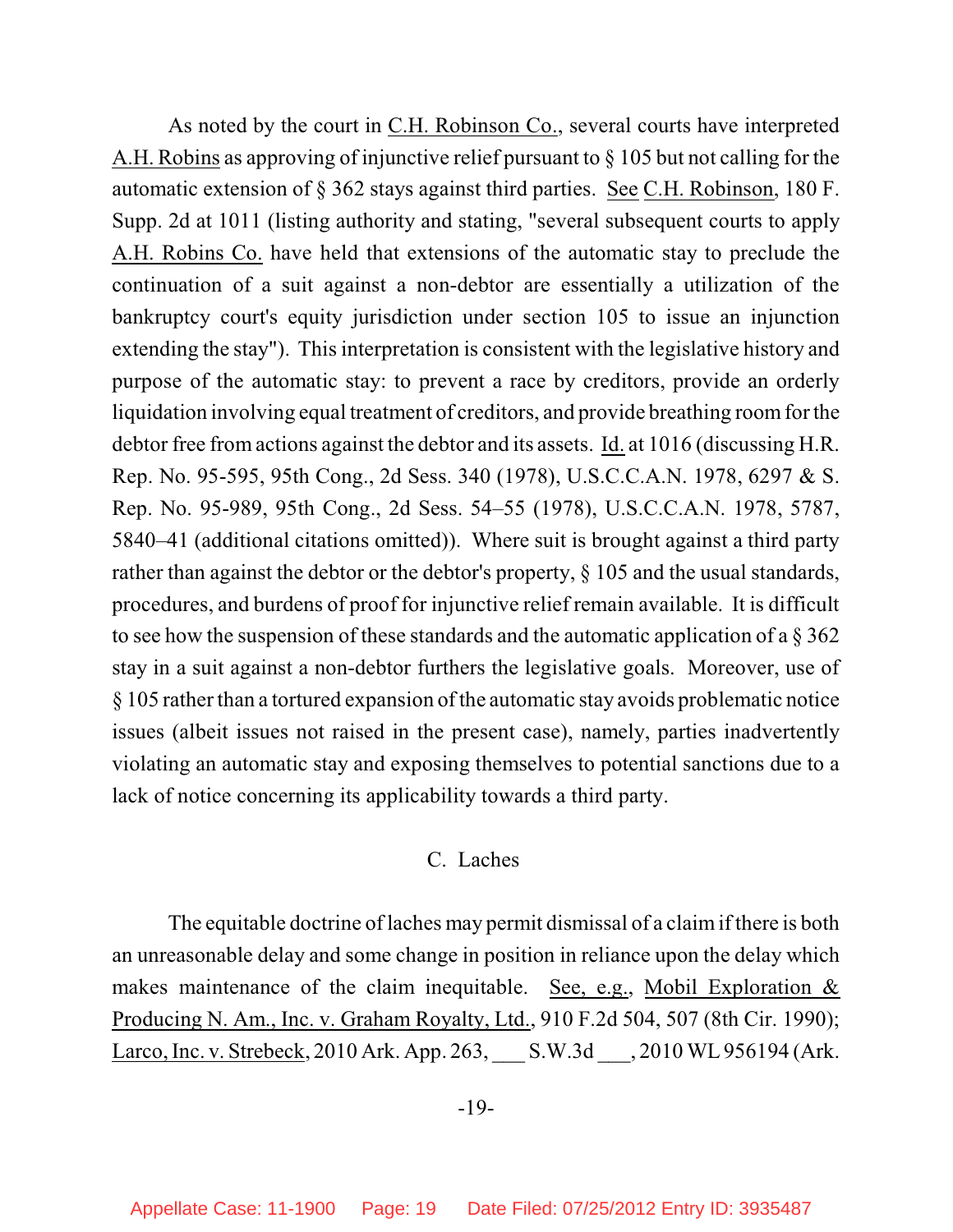Ct. App. March 17, 2010). Here, the Bank argues that, although the bankruptcy court discussed the length of delay between the formation of the districts and the Bank's filing of the fourth motion for relief, the court received no evidence and made no findings regarding either the unreasonableness of any such delay or the issue of detrimental reliance. The Bank also argues it was afforded no opportunity to explain the timing of its motions. Finally, the Bank points out that the Debtor did not present evidence as to these issues in response to the fourth motion for relief.

Having reviewed the court's oral ruling and written orders, we believe the Bank's argument is correct. Although the Debtor filed a post-hearing brief addressing the fourth motion for relief, it did not introduce evidence concerning the reasonableness of the Bank's delay. Further, the Bank was not on notice that the court intended to *sua sponte* apply the doctrine of laches. As such, the Bank had no reason to present evidence to justify its delay. Without a showing of detrimental reliance and without an opportunity to address the reasonableness of the delay, application of laches was improper. See Mobil Exploration, 910 F.2d at 507 (affirming a district court's refusal to apply laches based upon the absence of detrimental reliance).

In addition, regarding the timing of the filings in this case, we note that both the BAP and the Debtor emphasize that the Improvement Districts could not have imposed liens on the estate property while bankruptcy was pending. Further, throughout the bankruptcy and up until the proposed division of the Sunset Lake Parcel, control of the Improvement Districts was consolidated with the Debtor's owners and their daughter. The proposed sale sought to vest control of the Improvement Districts in a third party owner of a minority fraction of the Sunset Lake Parcel. Given these facts, it is not entirely clear that the present delay—during a period when the automatic stay would have prevented the placement of liens on estate property and when control of the improvement districts was in the hands of known parties—was unreasonable or that the timing of the fourth motion for relief was, itself, unreasonable.

-20-